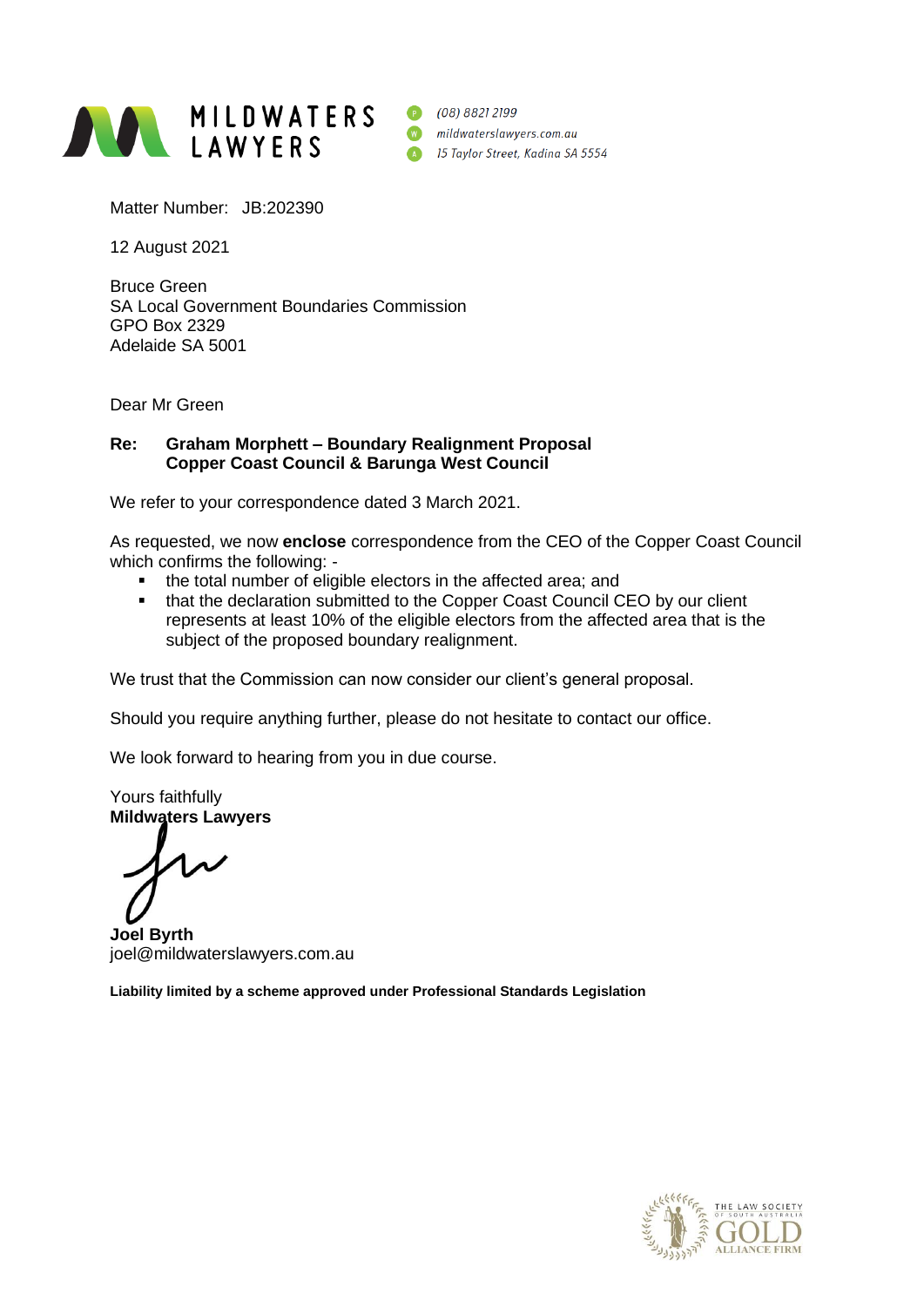

Tel 08 8828 1200 PO Box 396, Kadina 5554 51 Taylor St, Kadina 5554 Email info@coppercoast.sa.gov.au Web www.coppercoast.sa.gov.au ABN 36 670 364 373

11<sup>th</sup> August 2021

Joel Byrth **Mildwaters Lawvers** 15 Taylor Street KADINA SA 5554

Please quote our ref: Your ref: **Enquiries to:** 

OEM20214535 JB:202390 **Russell Peate** 

## joel@mildwareslawyers.com.au

Dear Joel

## **GRAHAM MORPHETT - BOUNDARY REALIGNMENT PROPOSAL**

Thank you for your patience and understanding in responding to your letter dated 24<sup>th</sup> March and subsequent emails regarding the proposed boundary realignment submitted by Mr Graham Morphett. I have taken further time to research the matter, but have been delayed because of COVID-19 and many Council projects that have received grant funding requiring delivery of such projects.

Specifically in relation to your requests the following is provided:-

 $\bullet$ A Table showing the Lot/Section number based on the boundary realignment map provided, Valuer General number owner, Council Assessment Number, whether on the House of Assembly/Council Electoral Roll and whether such persons have signed the Declaration/Petition.

My assessment is that based on the proposed boundary realignment proposal area there are 10 owners that are on the House of Assembly/Council Roll that would be deemed to be eligible Electors. Based on the Form 1 Declaration completed on the 11<sup>th</sup> February 2019, my assessment is that there are 5 eligible Electors within the affected area; representing more than 10% of the eligible Electors within the affected area.

Please contact me should you require any further information.

**Yours sincerely** 

**Russell Peate CHIEF EXECUTIVE OFFICER** 

lifestyle location of choice